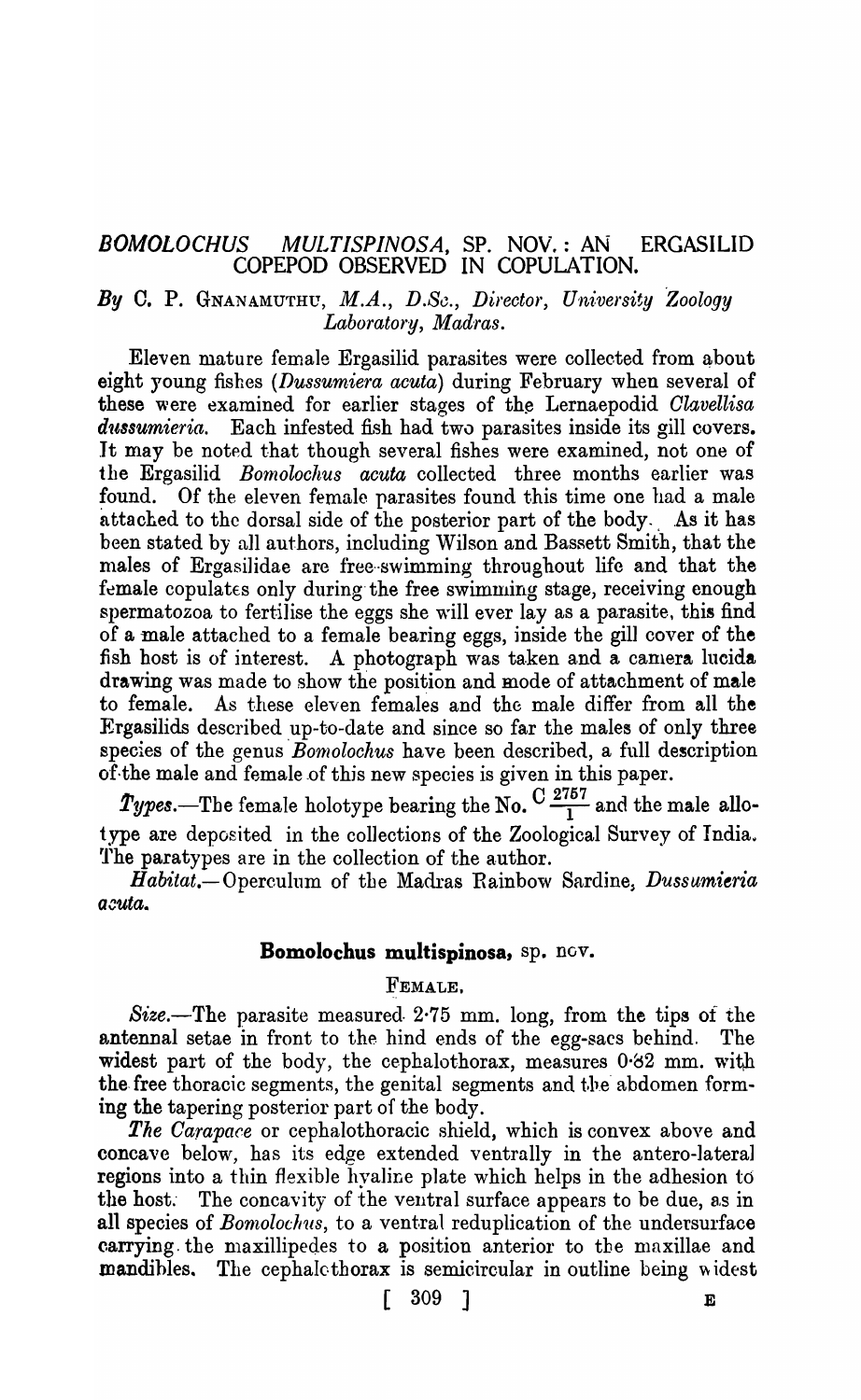at its posterior margin where the first thoracic segment has fused with it. The frontal margin is re-entrant medially rendering the bases of the



TEXT-FIG. 1. *Bomolochus multispinosa*, sp. nov. *a.* Dorsal view, female:  $\times$  50.  $b.$  Dorsal view, male, attached to posterior part of the body of female.

antennae conspicuous. To the hind edge of the notch so formed an almost orbicular frontal plate is attached and folded down transversely. The lower free edge is entire. The carapace is marked dorsally by a median furrow running forwards from its hind edge and widening in such a way that the two edges of the furrow form two divergent ridges ending in raised swollen prominences on the frontal margin of the carapace. Medially the furrow opens out into the region of the median eye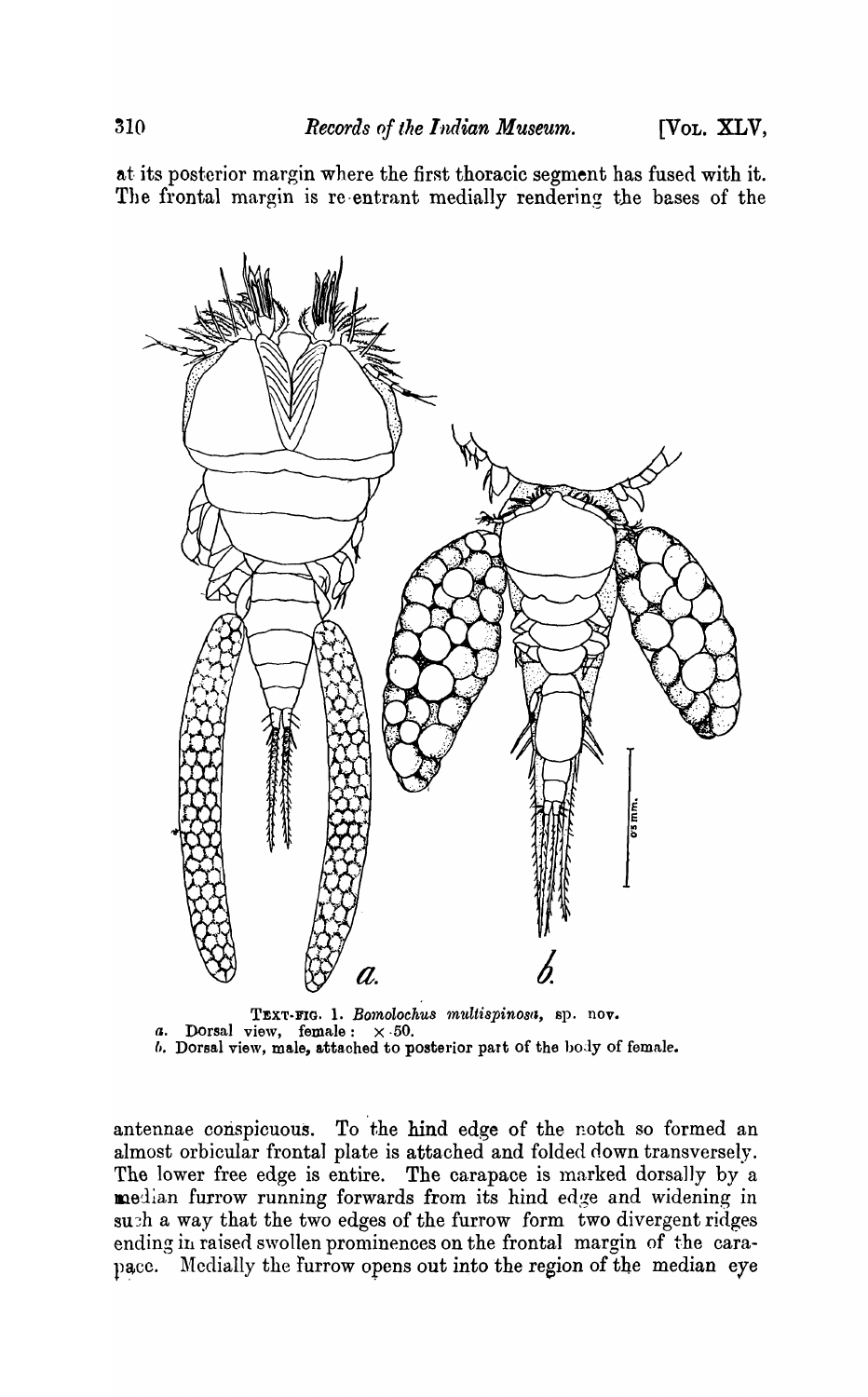and the rostral lobe. Through the thin carapace in this depressed area, the muscles moving the antennae can be seen.



TEXT-FIG. 2. Ventral view of cephalothoracic appendages of female Bomolochus multi $spinosa$ , sp. nov.:  $\times$  200.

*bl.* basal lobe of first antenna; *dpa.* distal part of first antenna; *ds.* digitate spine of frontal cluster; *fl.* frontal lobe *;Im.* first maxilla; *ll.* lower lip; *md.* mandible; *mxp.* maxillipede; *ps.* plumose setae; *sm.* second maxilla; *sfm.* setae of first maxilla ; ss. sensory spine of frontal cluster; sa. second antenna; ul. upper lip.

*Appendages*: The most striking feature of the parasite is a cluster of long formidable spines on the *first antenna* which is seven-jointed with distinct constriction of the first or basal joint to bear these four long spines. The outermost spine in the cluster appears to be longest but is of the simple kind occurring elsewhere on the antennae while the others which arise close together appear to be more complex. They have a transparent vitreous outer sheath ending in an accuminate tip with a denser core terminated by a more obtuse tip, a little short of the outer point. If the simple straight spines of the antennae are tactile in function, it is probable that these peculiar spines help in attachment by being inserted into the soft skin lining the inner side of the operculum. There are ten other simple spines in addition to the long one in the cluster and twelve plumose setae, arranged along the remaining six joints of the first antenna. The basal joint bears four long stout curved plumose setae of which the innermost is conspicuous in the frontal region. The succeeding two segments are bent outward as in all species of the genus and make the antennae sweep out to the side in front of the edge of the cephalothorax. These two segments bear six plumose setae curving outwards and forwards and three of the simple setae thrust forwards.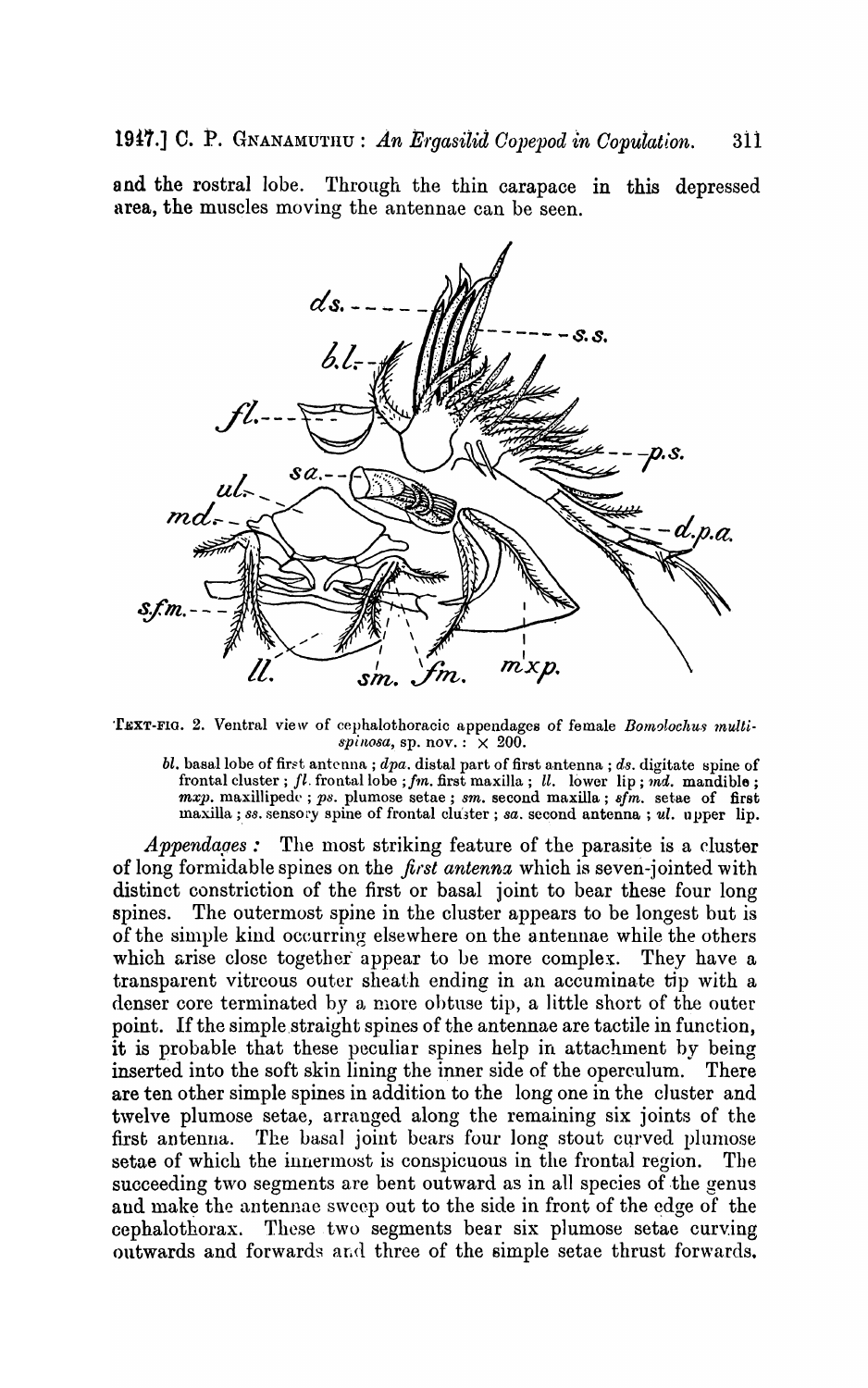The outer distal edge of the fourth segment bears two plumose setae, one dorsal and one ventral, extending horizontally over and under the next two segments. These two segments are more slender and bear two simple straight spines thrust forward and two other shorter spines thrust outward. The last or terminal segment bears two long spines and four short ones.

*The second antenna* is three-jointed. The first two joints extend inward while the third, which is rounded, bends the antenna back on itself to bear the fourth joint which points outward. The third joint is covered with minute prickle-like teeth and bears a long claw directed back. The last joint also is covered with such prickles densely arranged on ribbon-like extensions of chitin. Four stout needle-like spines with curved pointed tips are borne by the terminal joint. The labrum is rhomboidal in shape being wider than long and having an obtuse tip in front and behind. The labium is a broad semicircular flap. Both are smooth.

*The mandible* is four-jointed. The basal joint which forms the attachment is directed backwards and outwards while the second is directed inwards to bear the two single-jointed rami which are sharp-pointed and meet their fellow medially and are free from setae.

*The first maxillae* are three-jointed; a basal joint forming the attachment is followed by a short joint and a terminal joint which bears three plumose setae. A two-jointed palp extends close behind the mandible but its distal joint is destitute of setae and directed backwards.

*The second maxilla* is four-jointed; the basal joint providing the attachment is bent inward, the middle as well as the two terminal rami also are directed medialward. The rami are single-jointed, sharp-tipped and glabrous.

*The maxillipedes* are turned forward outside the other mouth-parts. They are three-articled, the basal joint being the longest and the middle joint roughly triangular in shape, bearing at its anterior apex the stout terminal claw. This claw is of a simple curved form and does not haye any accessory teeth, but has, at its base, two plumose setae of which the inner is longer and stouter than the one on the outside.

*Thoracic segments.* A well marked groove indicates the union of the first segment of the thorax. This segment is as broad as the cephalothorax. The second segment is four-fifths as broad as the first. The third thoracic is four-fifths of the second in width-but a third longer and has a more convex posterior margin. The fourth segment is less than half the width of the third and about a fourth in length. The fifth is as wide as the fourth segment but nearly thrice as long. The sixth or genital segment is as large as the fifth and bears the two long egg-sacs. The egg-sacs are  $1.4 \,$  nm. long and  $0.25 \,$  mm. at their widest. When packed to their fullest capacity they extend about  $0.5$  mm. behind the tip of the anal setae. They contain six to seven rows of eggs., each row havihg about 26 eggs. In several of the forms examined, the egg-sacs were partially or wholly empty, only a few had replete egg-sacs. In one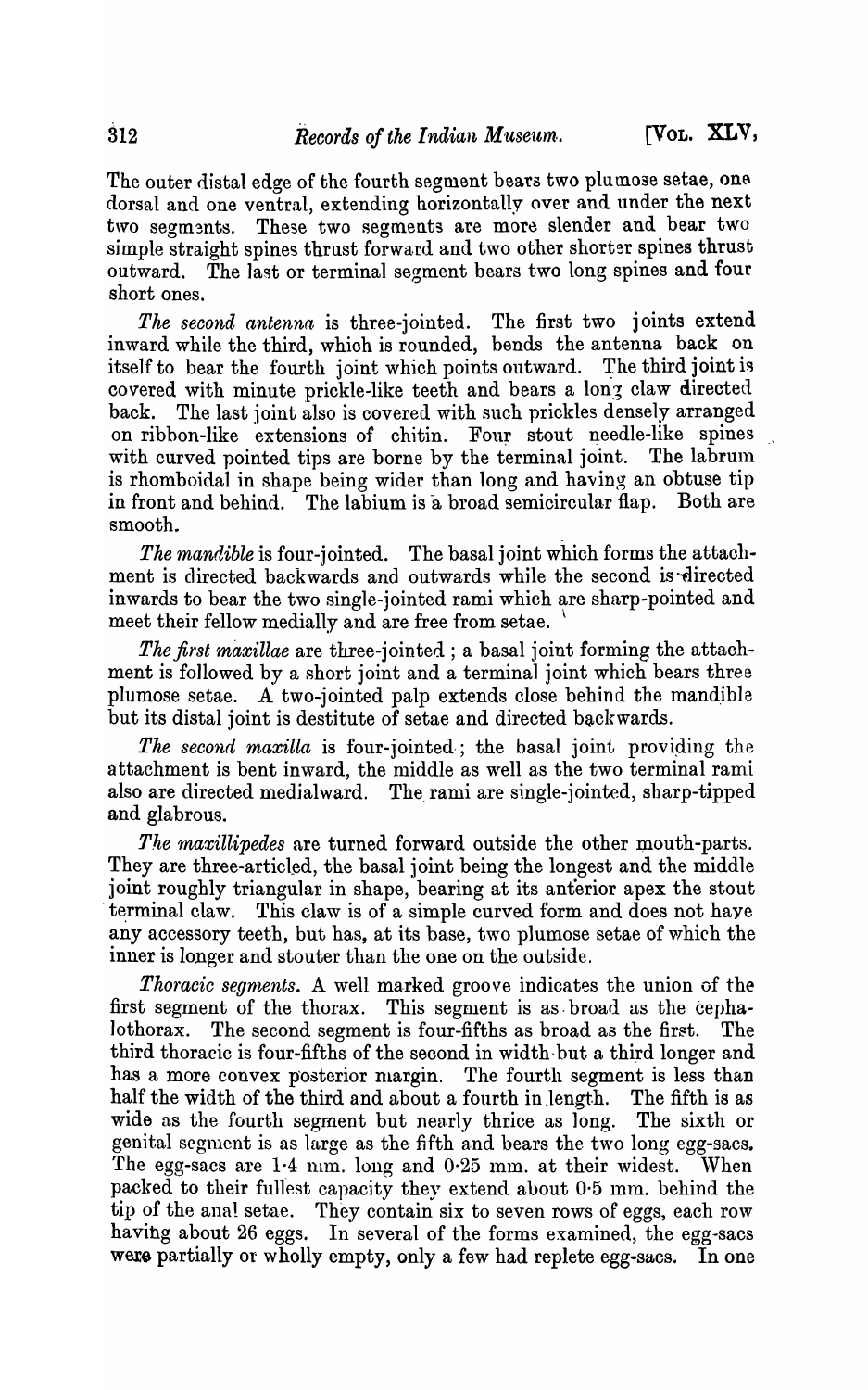

1947.] C. P. GNANAMUTHU: An Ergasilia Copepod in Copulation. 313

- TEXT-FIG. 3. Bomolochus multispinosa, sp. nov.<br>a. first leg. b. second leg. c. third leg. d. fourth leg. e. fifth leg. f. vestigial
- sixth leg.<br>es. egg sac; fas. first abdominal segment; gs. genital segment; pes. peduncle of egg-sac; sva. setae of vestigial appendage.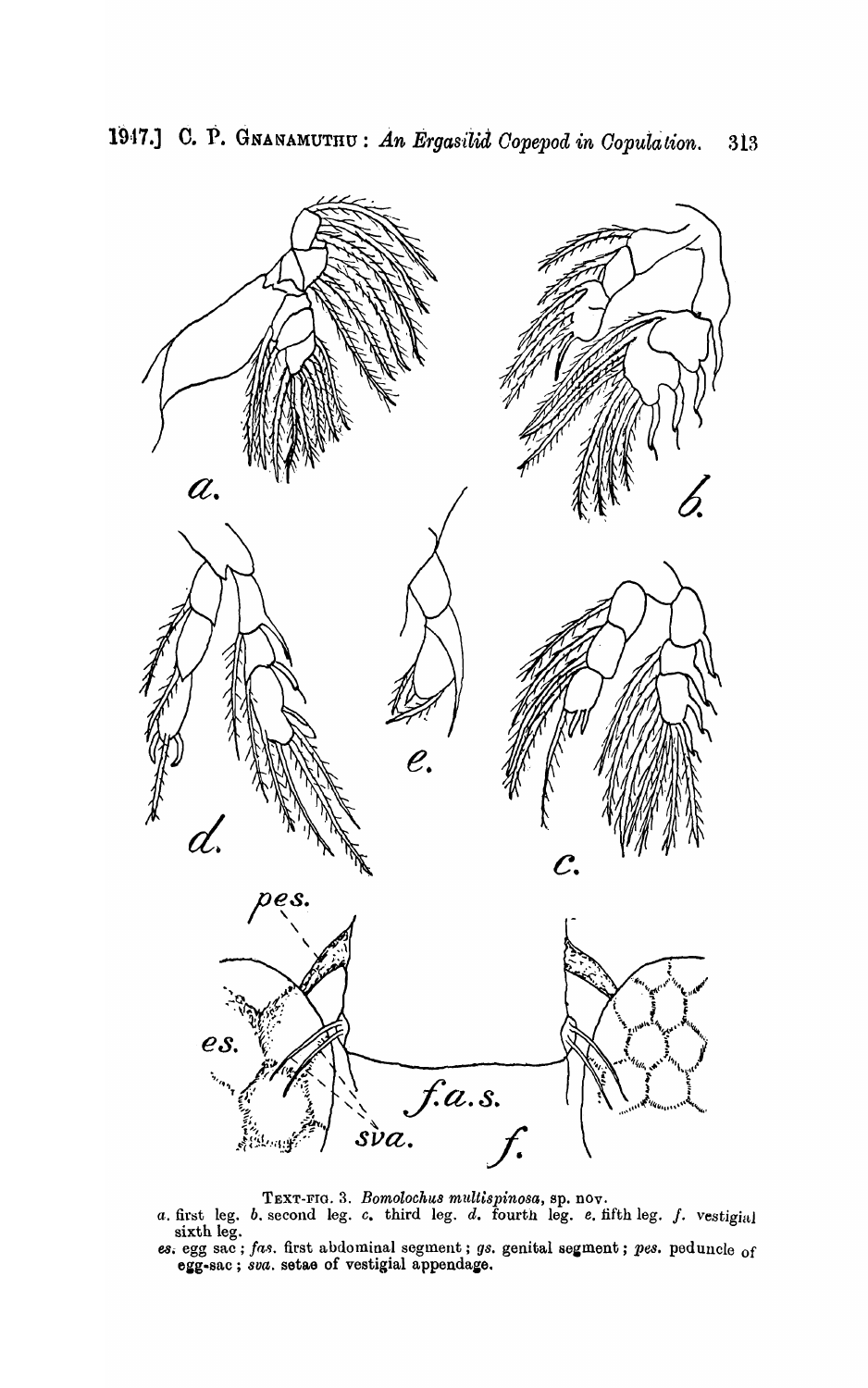of the specimens, a large number of the eggs had just hatched, the naupJii emerging independently from the eggs. A microphotograph of this was taken as this differed from Wilson's observation that the "egg tube ruptures in one or *two* places only and aU the nauplii issue through the same opening."

*The abdomen* consists of three segments of nearly equal length but of decreasing width so that the abdomen tapers posteriorly to half its anterior width. The two anal laminae are as long as the Jast abdominal segment. Each lamina bears a long stout plumose seta at its tip. This seta is longer than the abdomen and anal laminae put together. At the base of this seta, the posterior edge of the lamina bears a short slender spine. In addition to these, each lamina bears two shorter thinner spines on its outer aspect.

The thoracic appendages. The first swimming feet are biramous. The exopod is biarticulate, both joints bearing three long plumose setae each. The endopod is three-jointed, the first two joints bearing one plumose seta each and the dietal joint bearing six. The basal joint is so attached to the median ventral surface that only the tips of the setae are seen dorsally, projecting beyond the carapace. The second, third and fourth swimming feet are biramous and similar. The basipod is singlejointed. The exopods are four-jointed but the last two joints being fused, only three joints are seen. The endopods are three-jointed. The two rami, especially the exopod, bear long plumose natatory setae as well as simple spines. The setae and the spines are distributed as follows  $:$   $-$ II Endopod 1-0, 1-0, 3-1, Exopod 0--1, 1-1, 7---2, III Endopod 1-0, 2-0, 2-2, Exopod 0-1, 1-1, 6-2, IV Endopod 1-0, 1-0,  $1-2$ , Exopod  $1-1$ ,  $1-1$ ,  $5-1$ . The spines on the outer aspect of the exopod are noteworthy because of their taxonomic importance. Each spine is stout and short and acute tipped and bear subterminally a long bristle. The serrate teeth borne by spines of *B. denticulatus*  and B. *acuta* are absent. The fifth swimming leg is different from the previous four in being short and uniramous as in all Ergasilids. It is three-jointed; the first joint is short and cylindrical. The next is short and has its distal edge produced into a long external spine, while the third or distal joint is large and stout and bears three long setae. Vestiges of the sixth pair of appendages can be made out on the sides of the genital segment just in front of the attachment of the egg-sacs. Each vestige consists of a swollen papilla bearing two long smooth setae.

## MALE.

So far only three males have been recorded among the species of *Bomolochus.* Bassett Smith's description of the male of B. *megaceros* is incomplete and even Wilson's accounts of the males of B. *soleae* and *B. concinnus* leave much to be desired. Hence a full description of the male of B. multispinosa is given in this paper. Further, its being found attached to the body of a female already having eggs in its egg-sacs and parasitic 'within the gill chamber of the fish host, invests this male with special interest, for, its copulation with the female after she had become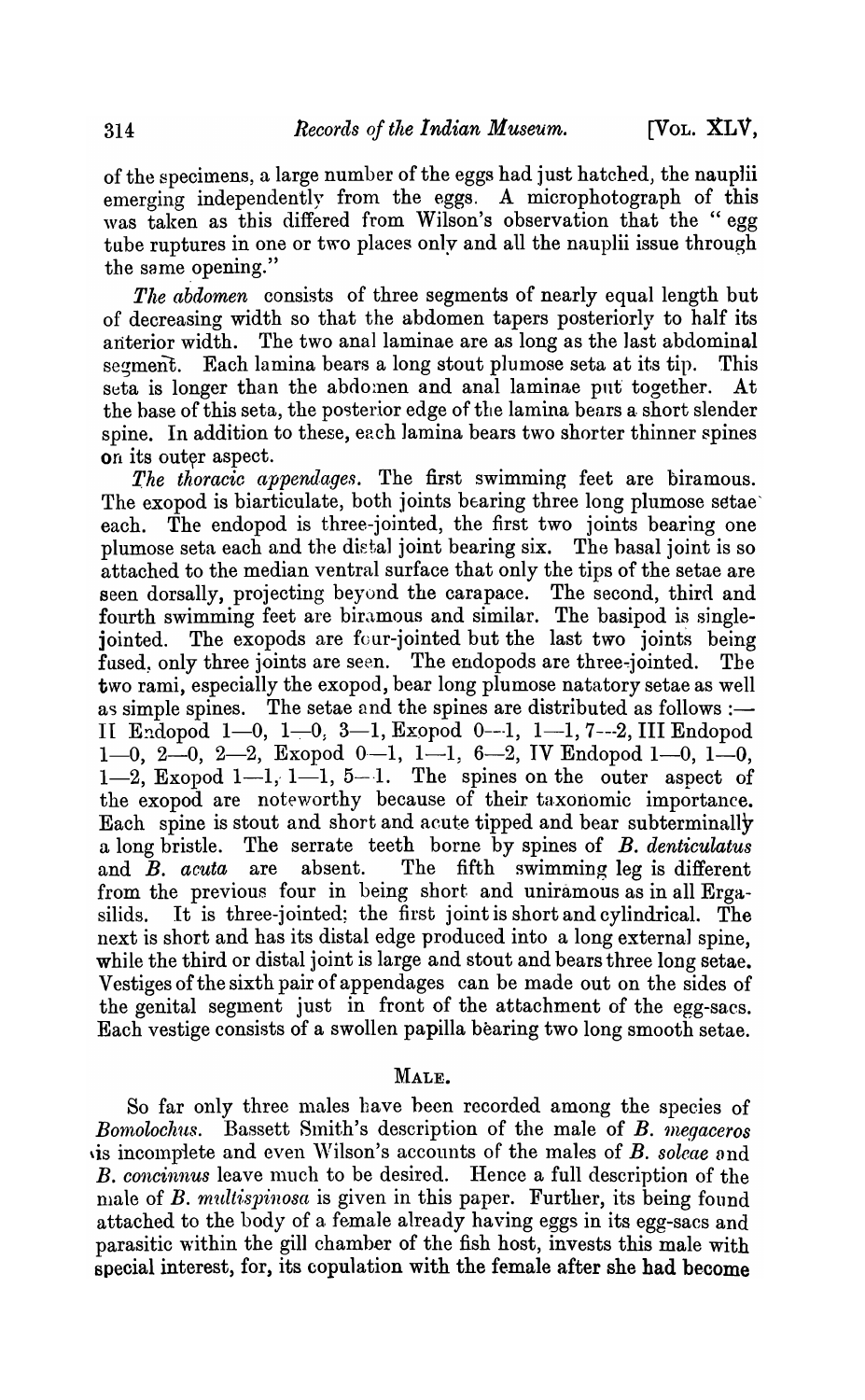## 1947.] C. P. GNANAMUTHU: *An Ergasilid Copepod in Copulation.* 315

parasitic, may turn out to be a usual feature in other species of the genus as well. The male is  $1.36$  mm. long. the anal laminae and their setae forming nearly a third of this length. The ventral side of the male is applied to the dorsal side of the female which is nearly  $2·75$  mm. As the anterior border of the body of the male is just over that of the genital segment of the female, the posterior tips of the anal setae of the male extend as far as those of the female. The two creatures were so firmly attached that considerable resistance was encountered when the male was forcibly dislodged by pushing it behind with the tip of a fine camel-<br>hair brush. It is safe to assume that the hold of the male was as secure It is safe to assume that the hold of the male was as secure as that of the female on the fish host. Nevertheless, careful examination of the two *in copula* sho,ved no hooking *over* of the appendages of the male, while a close scrutiny of the ventral surface of the male, after its separation, showed that the mode of adhesion must be as in the female, being specially facilitated by the much longer toothed claw of the maxi-



TEXT-FIG. 4. Ventral view of cephalothoracic appendages of male *Bomolochus multi.*  $spinosa; \times ca. 470.$ 

*chao* clinging bristles of first antenna; *fl.* frontal lobe; *fm.* first maxilla; *mxc.*  claw of maxillipede ; *mxs.* seta of maxillipede; *md.* Inandible; *sa.* second antenna; *sm.* second maxilla; *sp.* spermatophore; *ul.* upper lip.

llipede. The body is much more slender, being only 0·36 mm. broad at the cephalothorax, than in the female. As in  $B$ . *solea* described by Wilson, not only are the six segments of the thorax distinct but even the segment which had fused with the cephalon to form the cephalothorax .appears indicated by a faint groove. The first thoracic segment behind the cephalothorax is well marked by a distinct groove in front and by a notched edge behind. The second, third and fourth segments decrease in width so that the fourth is only half as broad as the first. This fourth segment is however slightly longer and is marked by a more convex posterior margin. The fifth thoracic segment is of a different form, being narrow in front and wide behind and leads to the wider genital segment: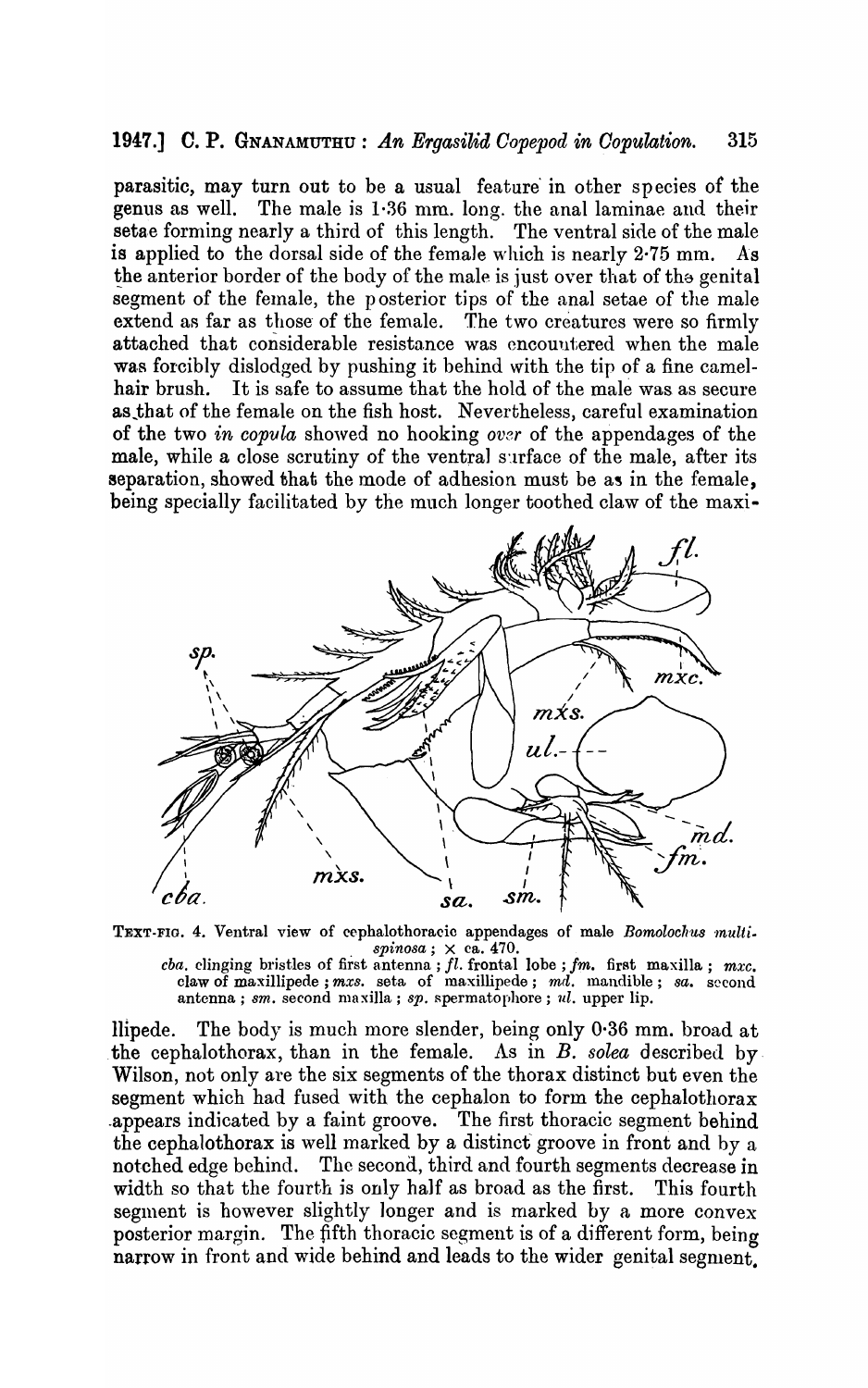If the widening of the fifth segment is from 4 to 6 micrometer divisions the genital segment widens from  $7$  to  $9$  divisions. The abdomen is twosegmented, the missing third segment is probably indicated by a transverse groove on the first segment. Anteriorly the first segment is only three-fifths of the width of the genital segment. Posteriorly two segments taper behind to half the breadth of this front boundary. The two anal laminae taper still further and bear two long stout stiff plumose setae. In addition, each lamina bears, on its outer aspect, two slender short bristles, and one on its outer posterior edge.



TEXT-FIG. 5. *Bomolochus multispinosa*, *sp. nov. a.* first leg of male. *b.* second leg of male. *c. third leg of male. <i>d. c.* third leg of male. *d.* fourth leg of male.  $e.$  fifth leg of male.

*Appendages.* The first antennae are seven-jointed as in the female and bear the same number of plumose setae but the cluster of four conspicuous spines on the lobe of the basal segment of the female is striking in its absence in the male. Interspersed among the dozen plumose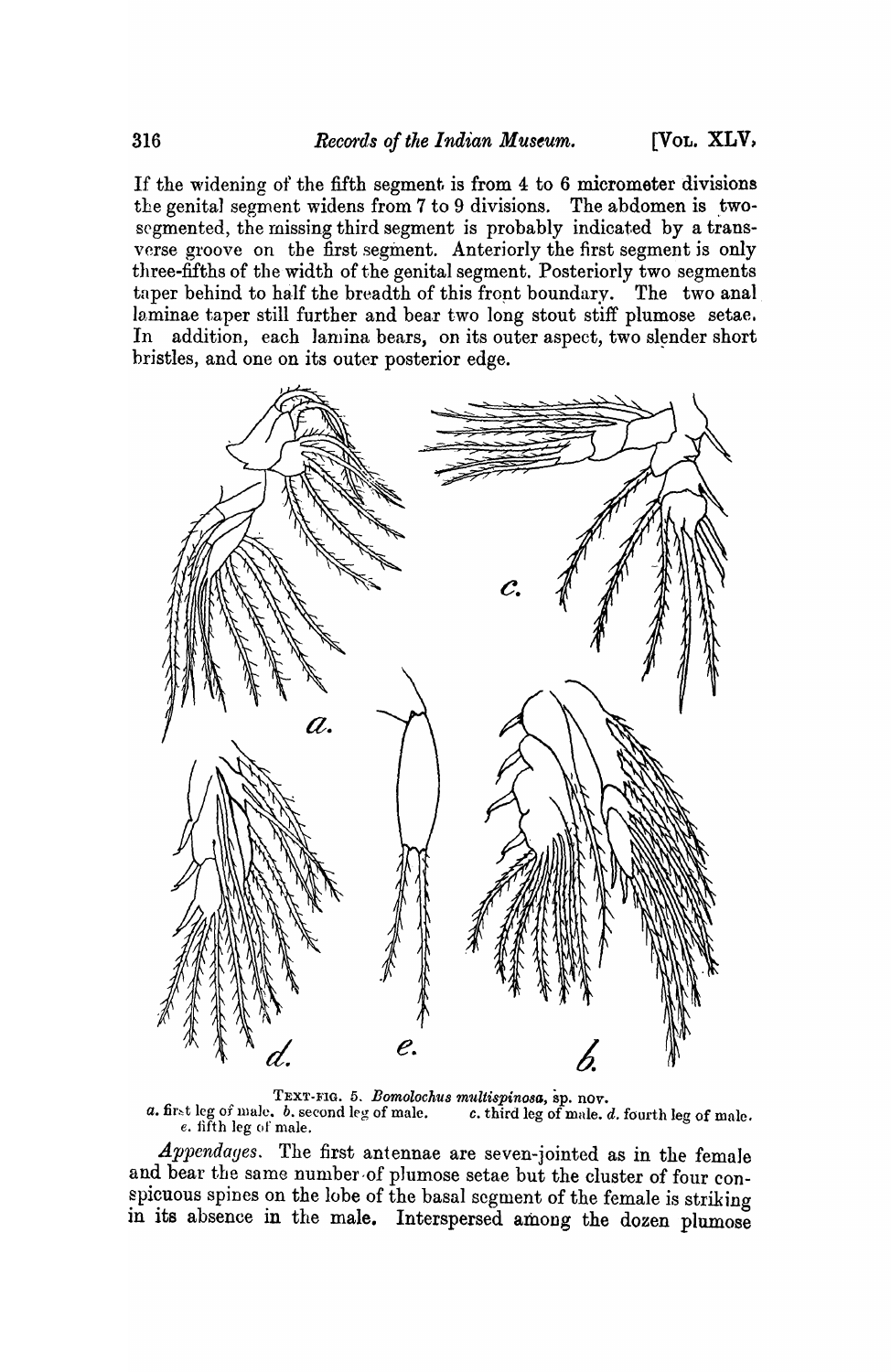setae are about five flexible bristles representing the rigid straight simple spines of female. The distal three-segmented part of the antenna is more slender than in the female and bears a number of flexible bristles in the place of spines. There are three short spines, one at the dorsal distal edge of each segment and four long bristles at the tip of the last segment and four at the end of the penultimate segment. The weakly plumose character of the pointed setae, and the clinging character of the bristles of the distal part of the antennae are less suited for swimming than the corresponding structures in the female. The second antenna is four-jointed, the first two joints forming a proximal half and the rest forming the distal When the male was dislodged, the proximal half was found rotated part. forward and the distal portion opened outward as shown in figure. The tip of the distal joint bears four sharp curved needle-like setae held between two sheath-like chitinous strips beset with numerous short teeth. The labrum, labium, mandibles and the maxillae are of the same form The maxillipedes, however, are the most conspicuous as in the female. appendages of the male. Proportionate to the size of the body of the male, this appendage is several times larger than in the female. It is probable that it is the organ of adhesion par excellence in the male and can hold on the groove in front of the genital segment of the female. It is of three joints. The basal joint which is attached behind the other mouthparts extends outward and forward so that the second joint which is longest reaches very nearly the front edge of the carapace and extends inwards close to the frontal lobe. The third joint consists of a stout pointed claw whose inner edge is beset with fine teeth. This claw is so long that it extends across the middle line to the opposite side. Thus the maxillipedes, which by the nature of the joints and their length can be swung forwards and outwards beyond the front edge of the body, are well suited for prehension because of their pointed toothed claws. When the prehensile nature of the maxillipedes is considered, along with the feeble natatory character of the setae and the clinging type of bristles of the first antennae, and the adhesive character of the second antennae one doubts their fitness for a free swimming mode of life which has been ascribed to the males by earlier authors.

The other appendages are of the same natatory character as in the female, but are of distinctly weaker build. The first thoracic leg has two, three-jointed rami. The exopod bears a plumose seta, one on each of the two joints and five on its distal joints. The endopod bears nine such plumose setae, six on the distal, two on the second and one on the proximal joint. Both the exopod and the endopods are flattened as in the The second thoracic is also flattened but less broad. female. **The** exopod is of four segments but owing to the fusion of the last two segments, it appears to be three-jointed. Each exopod joint bears on the outside a short pointed spine provided with a subterminal cirrus. On their inner aspect, the three joints bear seven plumose setae; the first and second bearing one each and the distal double joint bearing five. The endopod is narrower and longer. It is clearly three-jointed, the proximal joint bears four plumose setae, the middle joint bears two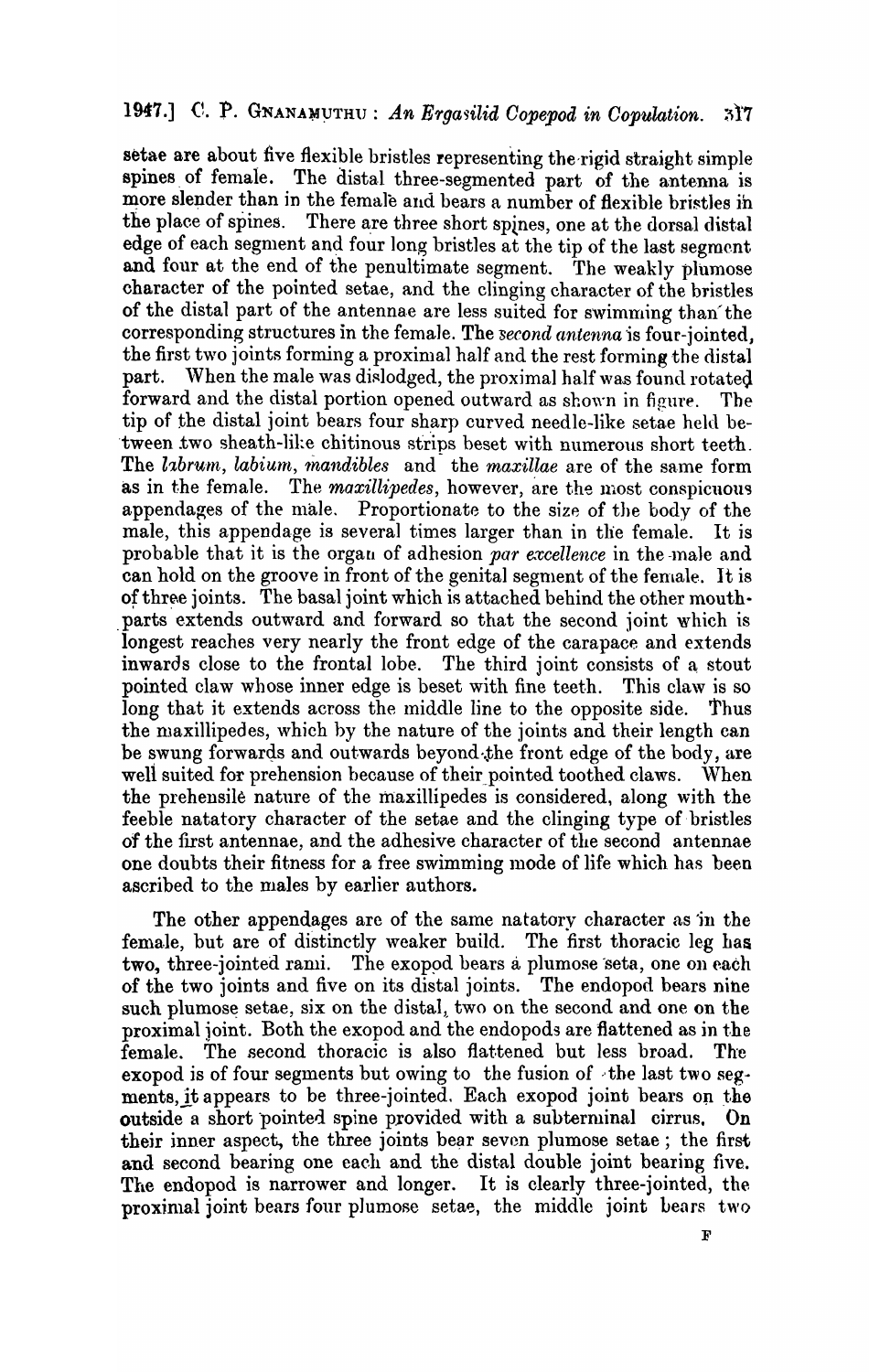plumose while the distal joint bears two plumose setae as well as two spines. The third thoracic leg is of the same biramose form. The exopod bears four short stout spines on the outer margin of its three ioints and five plumose setae on the inside. Of these the distal joint joints and five plumose setae on the inside. bears three and the other two joints one setae each. The three-jointed endopod bears six plamose setae, one on the first, two on the second and three on the last. The fourth thoracic leg has an endopod, like the third, but its exopod bears only two of the external spines. The fifth leg is slender, uniramous, two jointed and bears two terminal setae ; there being three joints and three terminal setae in the female is a feature of sexual difference. No trace of the vestigial sixth appendage, present in the female, was ol served.

#### SYSTEMATICS.

This parasite belongs to the genus *Bomolochus* of the sub-family Bomolochinae. An application of the artificial key Wilson has framed for the species of the genus, brings out the importance of the maxillipedes in being turned forward outside 'the other mouth parts, their claws not having any teeth or branches, and the claws being of a simple curved form. Further, the frontal margin of the carapace being deeply notched, the basal joint of the first antenna being distinct and beavily armed with stout and digitate spines, the maxillipedes having two latge plumese setae, the carapace being but little wider than the first free segment, lead us to two species *B. parvulus* and *B. teres.* But in the second free segment not being swollen and not overlapping the third, the present species differs from  $B$ . parvulus while in the abdominal joints being of equal size it differs from  $B$ . teres. The distinctive characters of the four The distinctive characters of the four ~pecie8 recorded from the Indo-tropical area, *B. megaceros, B. triceros, B.*  denticulatus and *B. hirsutus*, are such as do not cover the present species which is therefore described as new. The diagnostic features of this species are the presence of over ten simple spines, three stout conspicuous digitate spines, as well as over dozen sharp plumose setae on the first antenna, which is seven-jointed; the second antennae having four spines; the mandibles and second maxillae being biramous; the first maxilla having three plumose setae; the maxillipedes having a simple claw with two plumose setae; the fourth free thoracic segment forming a narrow waist; the genital segment being broad and long; the egg-sacs being long slender containing nearly 23 eggs in a row; the anal lamina having a single terminal seta; the abdomen having three equal joints in female, two in male; and the fifth leg being three-jointed in female, two-jointed in male.

#### REFERFNCES.

- Bassett-Smith, P. W., 1898.—A systematic description of parasitic copepods found on fish with an enumeration of the known species. *Proc. Zool. Soc. London, pp. 438-507.* 
	- $-1898.$  Some new parasitic copepods found in fish at Bombay. *Ann. Mag. Nat. Hist.* (7) I, pp. 1-17.